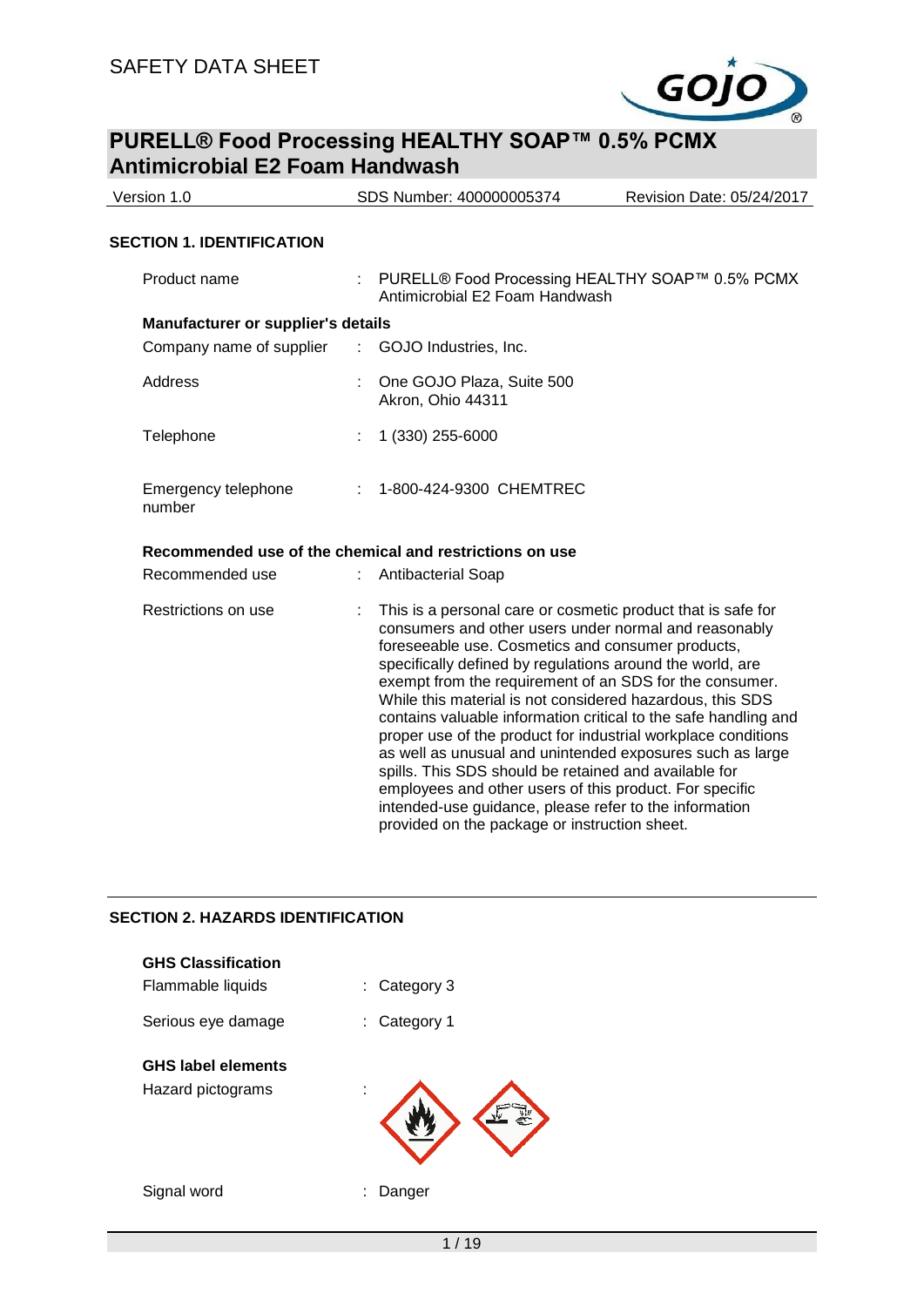

| Version 1.0              | SDS Number: 400000005374                                                                                                                                                                                                                                                                                                                                                                                                                                                                                                                                                                                                                                                                                                                                                                                                 | Revision Date: 05/24/2017                                                                                                  |  |
|--------------------------|--------------------------------------------------------------------------------------------------------------------------------------------------------------------------------------------------------------------------------------------------------------------------------------------------------------------------------------------------------------------------------------------------------------------------------------------------------------------------------------------------------------------------------------------------------------------------------------------------------------------------------------------------------------------------------------------------------------------------------------------------------------------------------------------------------------------------|----------------------------------------------------------------------------------------------------------------------------|--|
| <b>Hazard statements</b> | : H226 Flammable liquid and vapour.<br>H318 Causes serious eye damage.                                                                                                                                                                                                                                                                                                                                                                                                                                                                                                                                                                                                                                                                                                                                                   |                                                                                                                            |  |
| Precautionary statements | $:$ Prevention:<br>No smoking.<br>P233 Keep container tightly closed.<br>P240 Ground/bond container and receiving equipment.<br>P241 Use explosion-proof electrical/ ventilating/ lighting/<br>equipment.<br>P242 Use only non-sparking tools.<br>P243 Take precautionary measures against static discharge.<br>P280 Wear eye protection/ face protection.<br><b>Response:</b><br>water for several minutes. Remove contact lenses, if present<br>and easy to do. Continue rinsing. Immediately call a POISON<br>CENTER or doctor/ physician.<br>P370 + P378 In case of fire: Use dry sand, dry chemical or<br>alcohol-resistant foam to extinguish.<br>Storage:<br>P403 + P235 Store in a well-ventilated place. Keep cool.<br>Disposal:<br>P501 Dispose of contents/ container to an approved waste<br>disposal plant. | P210 Keep away from heat/sparks/open flames/hot surfaces. -<br>P305 + P351 + P338 + P310 IF IN EYES: Rinse cautiously with |  |
| <b>Other hazards</b>     |                                                                                                                                                                                                                                                                                                                                                                                                                                                                                                                                                                                                                                                                                                                                                                                                                          |                                                                                                                            |  |

None known.

### **SECTION 3. COMPOSITION/INFORMATION ON INGREDIENTS**

| Chemical name | CAS-No.  | Concentration (%) |
|---------------|----------|-------------------|
| Ethyl Alcohol | 64-17-5  | $>= 5 - 10$       |
| Lauric Acid   | 143-07-7 | $>= 5 - 10$       |
| Ethanolamine  | 141-43-5 | $>= 1 - 5$        |
| Lactic Acid   | 79-33-4  | $>= 1 - 5$        |
| Chloroxylenol | 88-04-0  | $>= 0.1 - 1.1$    |

### **Hazardous components**

### **SECTION 4. FIRST AID MEASURES**

| General advice          | : In the case of accident or if you feel unwell, seek medical<br>advice immediately.<br>When symptoms persist or in all cases of doubt seek medical<br>advice. |
|-------------------------|----------------------------------------------------------------------------------------------------------------------------------------------------------------|
| If inhaled              | : If inhaled, remove to fresh air.<br>If symptoms persist, call a physician.                                                                                   |
| In case of skin contact | : Wash with water and soap as a precaution.<br>Get medical attention immediately if irritation develops and<br>persists.                                       |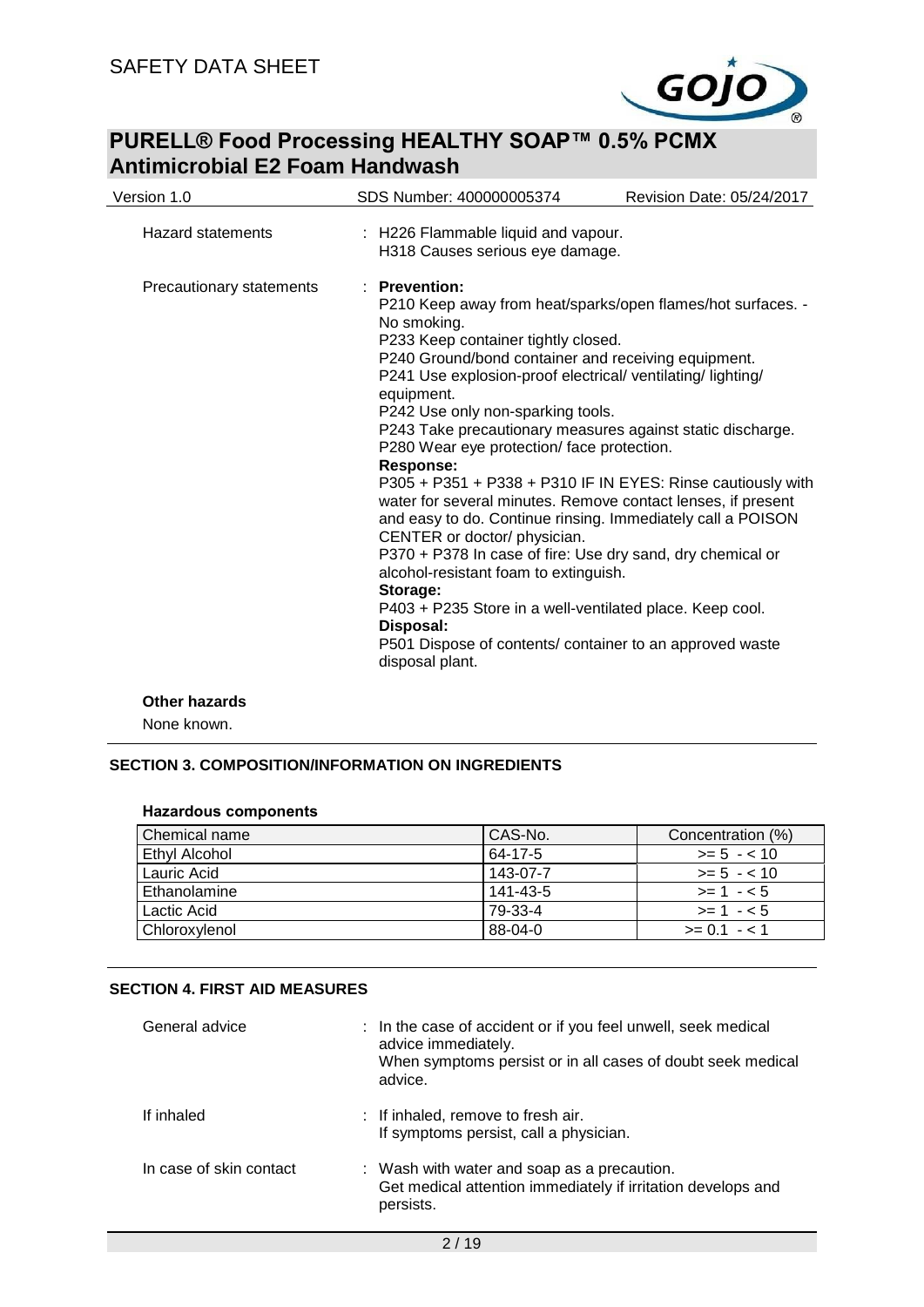

| Version 1.0                                                       | SDS Number: 400000005374<br>Revision Date: 05/24/2017                                                         |  |
|-------------------------------------------------------------------|---------------------------------------------------------------------------------------------------------------|--|
| In case of eye contact                                            | : In case of contact, immediately flush eyes with plenty of water                                             |  |
|                                                                   | for at least 15 minutes.<br>If easy to do, remove contact lens, if worn.<br>Seek medical advice.              |  |
| If swallowed                                                      | : If swallowed, DO NOT induce vomiting.<br>Rinse mouth with water.<br>Obtain medical attention.               |  |
| Most important symptoms<br>and effects, both acute and<br>delayed | : Causes serious eye damage.                                                                                  |  |
| Protection of first-aiders                                        | : First Aid responders should pay attention to self-protection<br>and use the recommended protective clothing |  |

### **SECTION 5. FIREFIGHTING MEASURES**

| Suitable extinguishing media                     | : Water spray<br>Alcohol-resistant foam<br>Carbon dioxide (CO2)<br>Dry chemical                                                                                                                                                                                                                                                             |
|--------------------------------------------------|---------------------------------------------------------------------------------------------------------------------------------------------------------------------------------------------------------------------------------------------------------------------------------------------------------------------------------------------|
| Unsuitable extinguishing<br>media                | High volume water jet                                                                                                                                                                                                                                                                                                                       |
| Specific hazards during<br>firefighting          | : Do not use a solid water stream as it may scatter and spread<br>fire.<br>Cool closed containers exposed to fire with water spray.<br>Flash back possible over considerable distance.<br>May form explosive mixtures in air.<br>Exposure to decomposition products may be a hazard to<br>health.<br>Carbon oxides<br>Nitrogen oxides (NOx) |
| Hazardous combustion<br>products                 | Carbon oxides<br>Nitrogen oxides (NOx)                                                                                                                                                                                                                                                                                                      |
| Specific extinguishing<br>methods                | : Use extinguishing measures that are appropriate to local<br>circumstances and the surrounding environment.<br>Use water spray to cool unopened containers.                                                                                                                                                                                |
| Further information                              | Collect contaminated fire extinguishing water separately. This<br>must not be discharged into drains.<br>Fire residues and contaminated fire extinguishing water must<br>be disposed of in accordance with local regulations.                                                                                                               |
| Special protective equipment<br>for firefighters | In the event of fire, wear self-contained breathing apparatus.<br>Use personal protective equipment.                                                                                                                                                                                                                                        |

### **SECTION 6. ACCIDENTAL RELEASE MEASURES**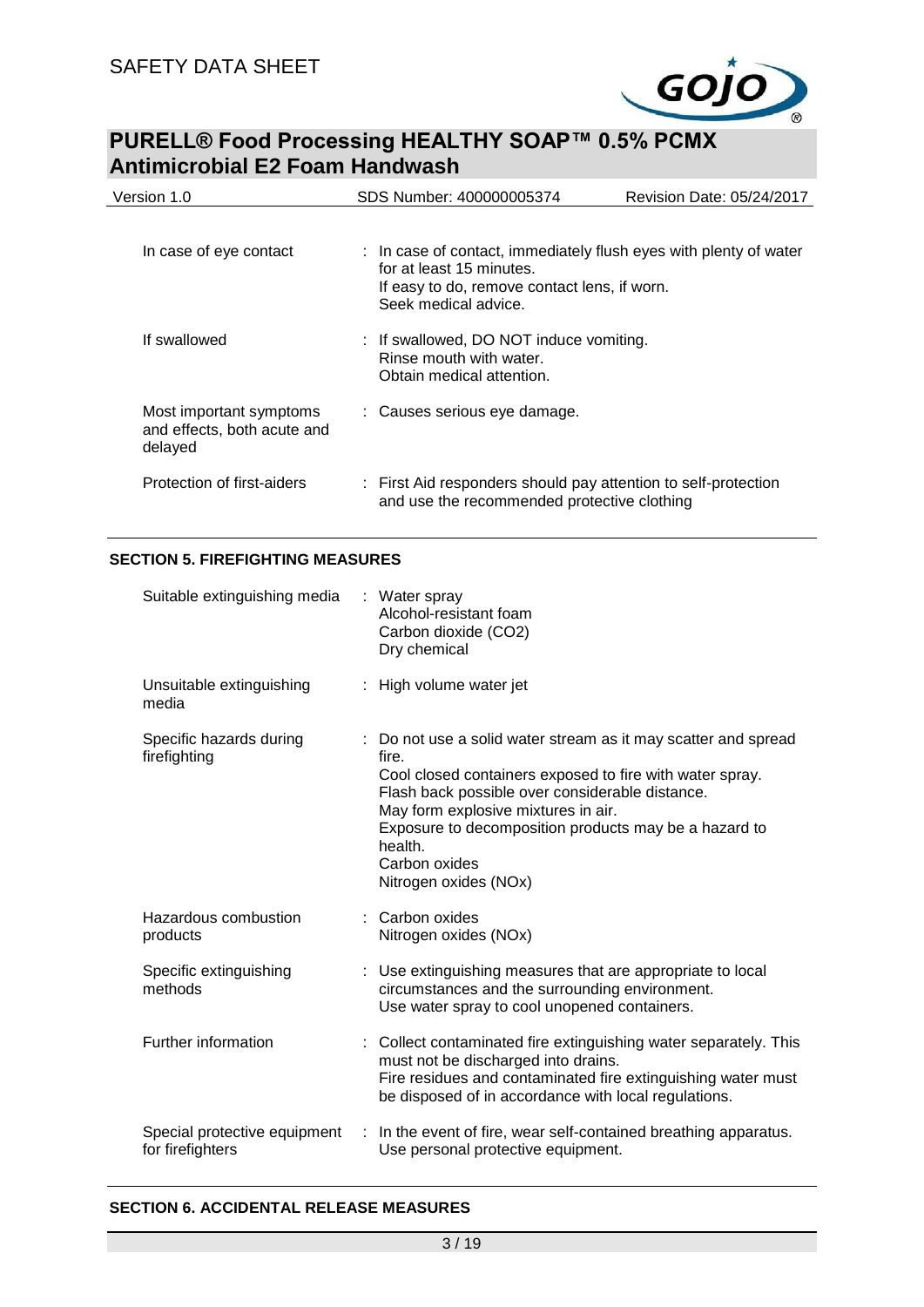

| Version 1.0                                                               | SDS Number: 400000005374                                                                                                                                                                                                                                                                                      | Revision Date: 05/24/2017 |
|---------------------------------------------------------------------------|---------------------------------------------------------------------------------------------------------------------------------------------------------------------------------------------------------------------------------------------------------------------------------------------------------------|---------------------------|
| Personal precautions,<br>protective equipment and<br>emergency procedures | : Use personal protective equipment.<br>Ensure adequate ventilation.<br>Remove all sources of ignition.<br>Evacuate personnel to safe areas.<br>Keep people away from and upwind of spill/leak.<br>Material can create slippery conditions.                                                                   |                           |
| Environmental precautions                                                 | : Discharge into the environment must be avoided.<br>Prevent further leakage or spillage if safe to do so.<br>Retain and dispose of contaminated wash water.<br>Local authorities should be advised if significant spillages<br>cannot be contained.                                                          |                           |
| Methods and materials for<br>containment and cleaning up                  | : Non-sparking tools should be used.<br>Soak up with inert absorbent material.<br>Suppress (knock down) gases/vapours/mists with a water<br>spray jet.<br>Keep in suitable, closed containers for disposal.<br>Clean contaminated floors and objects thoroughly while<br>observing environmental regulations. |                           |

### **SECTION 7. HANDLING AND STORAGE**

| Advice on safe handling     | : For personal protection see section 8.<br>Keep away from heat.<br>Use with local exhaust ventilation.<br>Avoid contact with eyes.                                                                                                                        |
|-----------------------------|------------------------------------------------------------------------------------------------------------------------------------------------------------------------------------------------------------------------------------------------------------|
| Conditions for safe storage | : Take measures to prevent the build up of electrostatic charge.<br>Keep in properly labelled containers.<br>Keep containers tightly closed in a dry, cool and well-<br>ventilated place.<br>Store in accordance with the particular national regulations. |

### **SECTION 8. EXPOSURE CONTROLS/PERSONAL PROTECTION**

### **Components with workplace control parameters**

| Components           | CAS-No.  | Value type<br>(Form of<br>exposure) | Control<br>parameters /<br>Permissible<br>concentration | <b>Basis</b>     |
|----------------------|----------|-------------------------------------|---------------------------------------------------------|------------------|
| <b>Ethyl Alcohol</b> | 64-17-5  | <b>TWA</b>                          | 1,000 ppm<br>1,900 mg/m3                                | <b>NIOSH REL</b> |
|                      |          | <b>TWA</b>                          | 1,000 ppm<br>1,900 mg/m3                                | OSHA Z-1         |
|                      |          | <b>STEL</b>                         | 1,000 ppm                                               | <b>ACGIH</b>     |
| Ethanolamine         | 141-43-5 | <b>TWA</b>                          | 3 ppm                                                   | <b>ACGIH</b>     |
|                      |          | <b>STEL</b>                         | 6 ppm                                                   | <b>ACGIH</b>     |
|                      |          | <b>TWA</b>                          | 3 ppm<br>8 mg/m3                                        | <b>NIOSH REL</b> |
|                      |          | <b>ST</b>                           | 6 ppm                                                   | <b>NIOSH REL</b> |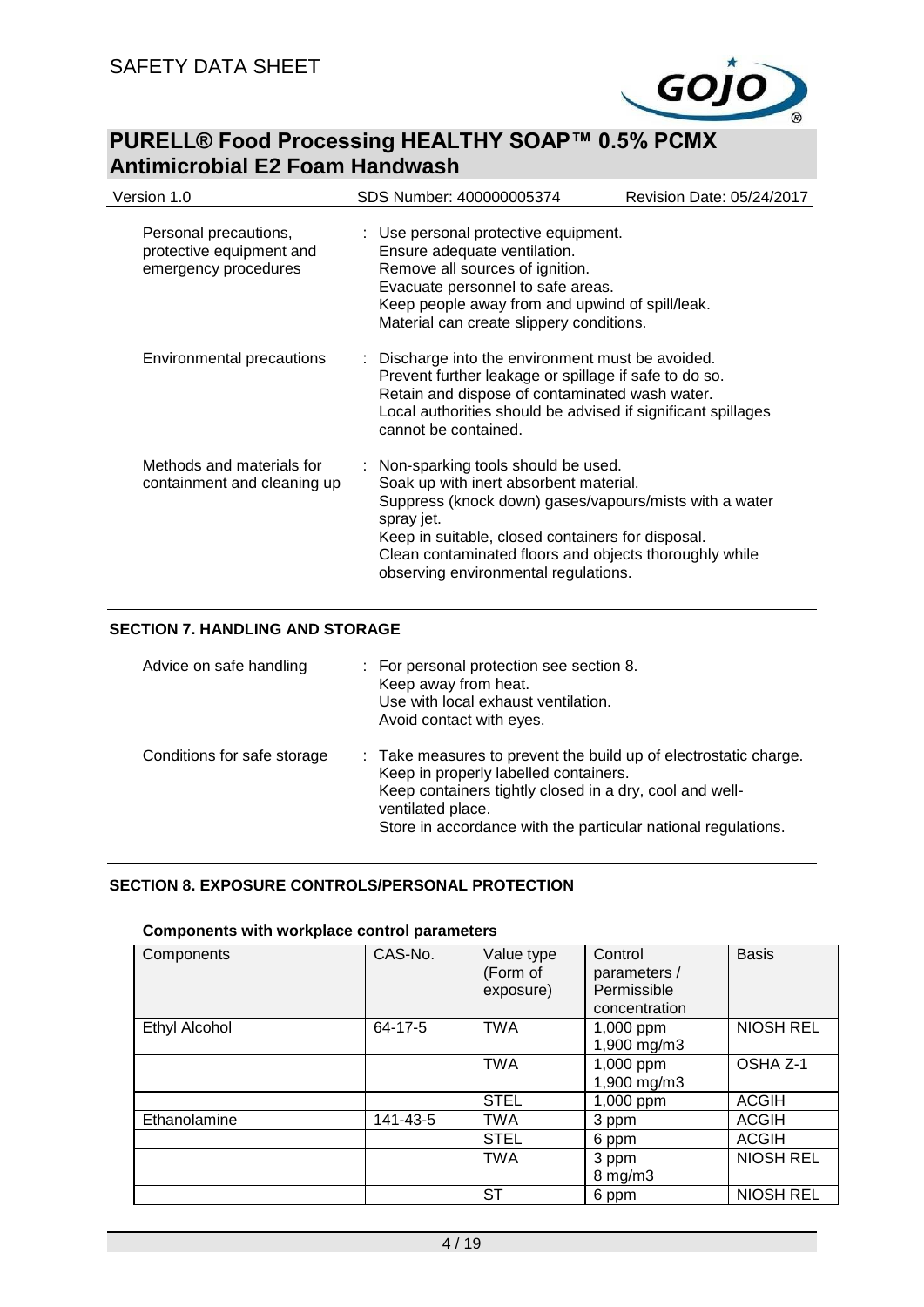

| Version 1.0                   | SDS Number: 400000005374 |                                                                                                                                                                                                                                                  |                       | Revision Date: 05/24/2017 |  |
|-------------------------------|--------------------------|--------------------------------------------------------------------------------------------------------------------------------------------------------------------------------------------------------------------------------------------------|-----------------------|---------------------------|--|
|                               |                          |                                                                                                                                                                                                                                                  | 15 mg/m3              |                           |  |
|                               |                          | <b>TWA</b>                                                                                                                                                                                                                                       | 3 ppm<br>$6$ mg/m $3$ | OSHA Z-1                  |  |
|                               |                          | <b>STEL</b>                                                                                                                                                                                                                                      | 6 ppm<br>15 mg/m3     | OSHA P0                   |  |
|                               |                          | <b>TWA</b>                                                                                                                                                                                                                                       | 3 ppm<br>8 mg/m3      | OSHA P0                   |  |
| Personal protective equipment |                          |                                                                                                                                                                                                                                                  |                       |                           |  |
| Respiratory protection        |                          | No personal respiratory protective equipment normally<br>required.                                                                                                                                                                               |                       |                           |  |
| Hand protection<br>Remarks    |                          | No special protective equipment required.                                                                                                                                                                                                        |                       |                           |  |
| Eye protection                |                          | : Wear face-shield and protective suit for abnormal processing<br>problems.                                                                                                                                                                      |                       |                           |  |
| Skin and body protection      |                          | : No special measures necessary provided product is used<br>correctly.                                                                                                                                                                           |                       |                           |  |
| Protective measures           |                          | Choose body protection in relation to its type, to the<br>concentration and amount of dangerous substances, and to<br>the specific work-place.<br>Ensure that eye flushing systems and safety showers are<br>located close to the working place. |                       |                           |  |
| Hygiene measures              |                          | Handle in accordance with good industrial hygiene and safety<br>practice.<br>Avoid contact with eyes.                                                                                                                                            |                       |                           |  |

### **SECTION 9. PHYSICAL AND CHEMICAL PROPERTIES**

| Appearance                   | : liquid                          |
|------------------------------|-----------------------------------|
| Colour                       | : clear, colourless, light yellow |
| Odour                        | like soap                         |
| Odour Threshold              | : No data available               |
| рH                           | : $7.8 - 9.7$ , $(20 °C)$         |
| Melting point/freezing point | : No data available               |
| Flash point                  | : 45.60 $^{\circ}$ C              |
| Evaporation rate             | : No data available               |
| Flammability (solid, gas)    | Not applicable                    |
| Upper explosion limit        | : No data available               |
| Lower explosion limit        | No data available                 |
|                              |                                   |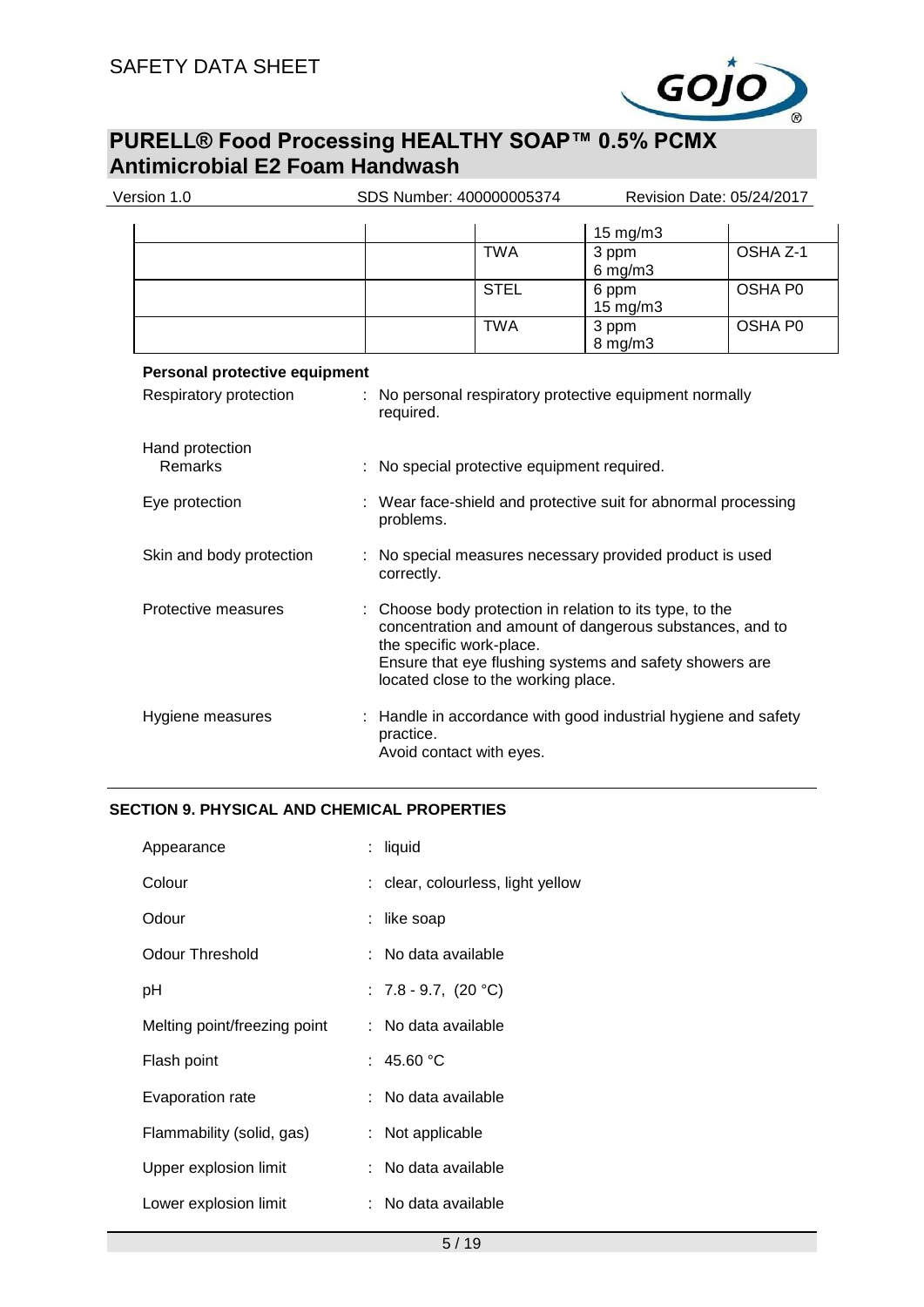

| Version 1.0                                | SDS Number: 400000005374                                    | Revision Date: 05/24/2017 |
|--------------------------------------------|-------------------------------------------------------------|---------------------------|
|                                            |                                                             |                           |
| Vapour pressure                            | : No data available                                         |                           |
| Relative vapour density                    | : No data available                                         |                           |
| Density                                    | $: 0.9998$ g/cm3                                            |                           |
| Solubility(ies)<br>Water solubility        | $:$ soluble                                                 |                           |
| Partition coefficient: n-<br>octanol/water | : Not applicable                                            |                           |
| Auto-ignition temperature                  | : No data available                                         |                           |
| Thermal decomposition                      | : The substance or mixture is not classified self-reactive. |                           |
| Viscosity<br>Viscosity, kinematic          | : $10 - 20$ mm2/s (20 °C)                                   |                           |
| <b>Explosive properties</b>                | : Not explosive                                             |                           |
| Oxidizing properties                       | : The substance or mixture is not classified as oxidizing.  |                           |

### **SECTION 10. STABILITY AND REACTIVITY**

| Reactivity                            | : Not classified as a reactivity hazard.         |
|---------------------------------------|--------------------------------------------------|
| Chemical stability                    | $\therefore$ Stable under normal conditions.     |
| Possibility of hazardous<br>reactions | : Vapours may form explosive mixture with air.   |
| Conditions to avoid                   | : Heat, flames and sparks.                       |
| Incompatible materials                | $\therefore$ Oxidizing agents                    |
| Hazardous decomposition<br>products   | : No hazardous decomposition products are known. |

### **SECTION 11. TOXICOLOGICAL INFORMATION**

#### **Information on likely routes of exposure** Inhalation Eye contact Skin contact

### **Acute toxicity**

Not classified based on available information.

### **Product:**

Acute oral toxicity : Acute toxicity estimate : > 5,000 mg/kg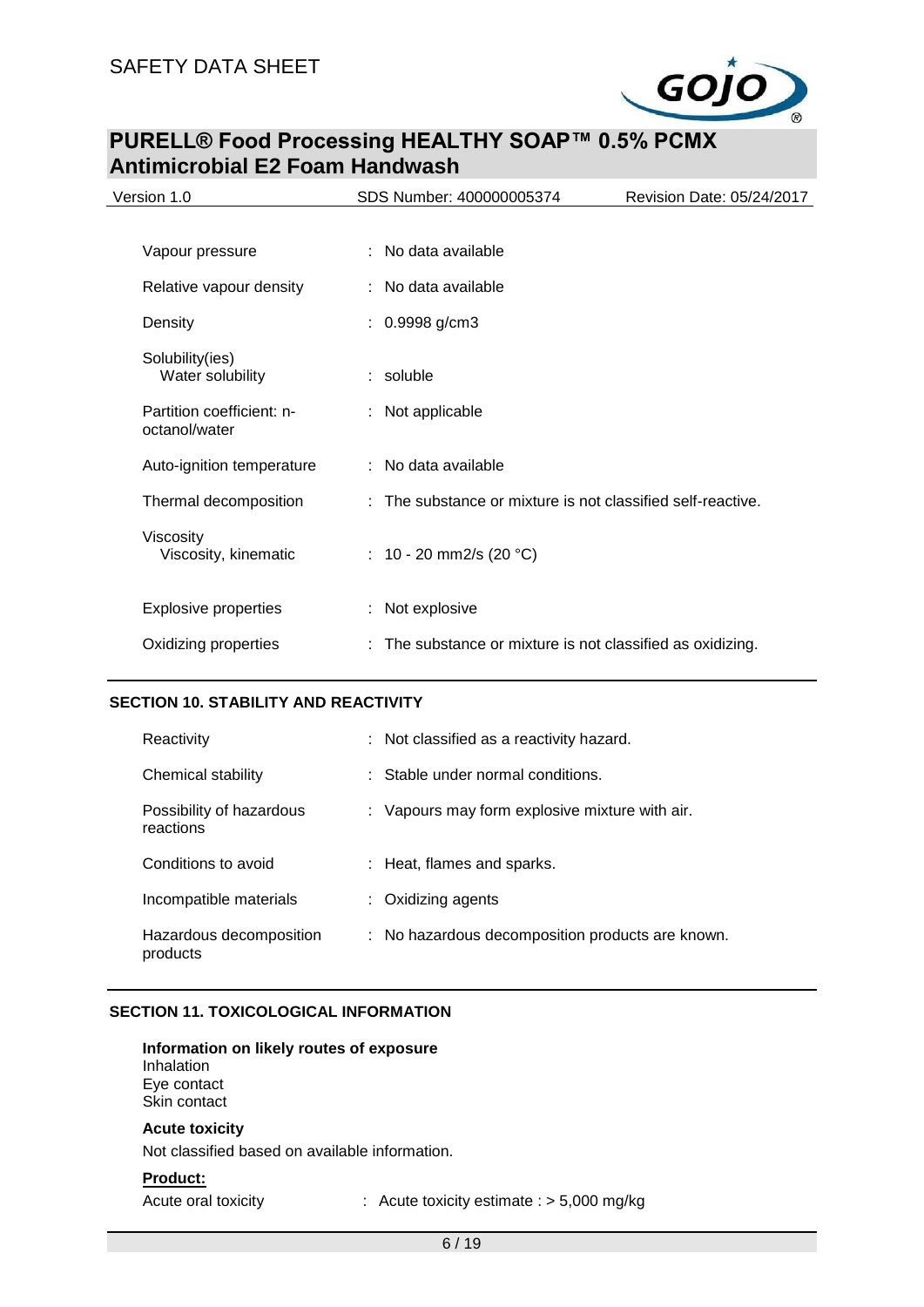

| Version 1.0                                  | SDS Number: 400000005374                                                                                                       | Revision Date: 05/24/2017                                  |
|----------------------------------------------|--------------------------------------------------------------------------------------------------------------------------------|------------------------------------------------------------|
|                                              | Method: Calculation method                                                                                                     |                                                            |
| Acute inhalation toxicity                    | : Acute toxicity estimate : $> 200$ mg/l<br>Exposure time: 4 h<br>Test atmosphere: vapour<br>Method: Calculation method        |                                                            |
| Acute dermal toxicity                        | : Acute toxicity estimate $:$ > 5,000 mg/kg<br>Method: Calculation method                                                      |                                                            |
| <b>Components:</b>                           |                                                                                                                                |                                                            |
| <b>Ethyl Alcohol:</b><br>Acute oral toxicity | : LD50 (Rat): $> 5,000$ mg/kg                                                                                                  |                                                            |
| Acute inhalation toxicity                    | : LC50 (Rat): 124.7 mg/l<br>Exposure time: 4 h<br>Test atmosphere: vapour                                                      |                                                            |
| Lauric Acid:<br>Acute oral toxicity          | : LD50 (Rat): $> 5,000$ mg/kg<br>Method: OECD Test Guideline 401                                                               |                                                            |
| Acute inhalation toxicity                    | : LC50 (Rat): $> 0.162$ mg/l<br>Exposure time: 4 h<br>Test atmosphere: vapour<br>Remarks: Based on data from similar materials |                                                            |
| Acute dermal toxicity                        | : LD50 (Rabbit): $> 2,000$ mg/kg<br>toxicity<br>Remarks: Based on data from similar materials                                  | Assessment: The substance or mixture has no acute dermal   |
| <b>Ethanolamine:</b>                         |                                                                                                                                |                                                            |
| Acute oral toxicity                          | : LD50 (Rat): 1,515 mg/kg                                                                                                      |                                                            |
| Acute inhalation toxicity                    | : Acute toxicity estimate : 11 mg/l<br>Test atmosphere: vapour<br>Method: Expert judgement<br>on 1272/2008, Annex VI           | Remarks: Based on harmonised classification in EU regulati |
| Acute dermal toxicity                        | : LD50 (Rabbit): 1,025 mg/kg                                                                                                   |                                                            |
| <b>Lactic Acid:</b><br>Acute oral toxicity   | : LD50 (Rat, female): 3,543 mg/kg                                                                                              |                                                            |
| Acute inhalation toxicity                    | : LC50 (Rat): $> 7.94$ mg/l<br>Exposure time: 4 h<br>Test atmosphere: dust/mist<br>Method: OECD Test Guideline 403             |                                                            |
| Acute dermal toxicity                        | : LD50 (Rabbit): $> 2,000$ mg/kg                                                                                               |                                                            |
| Chloroxylenol:                               |                                                                                                                                |                                                            |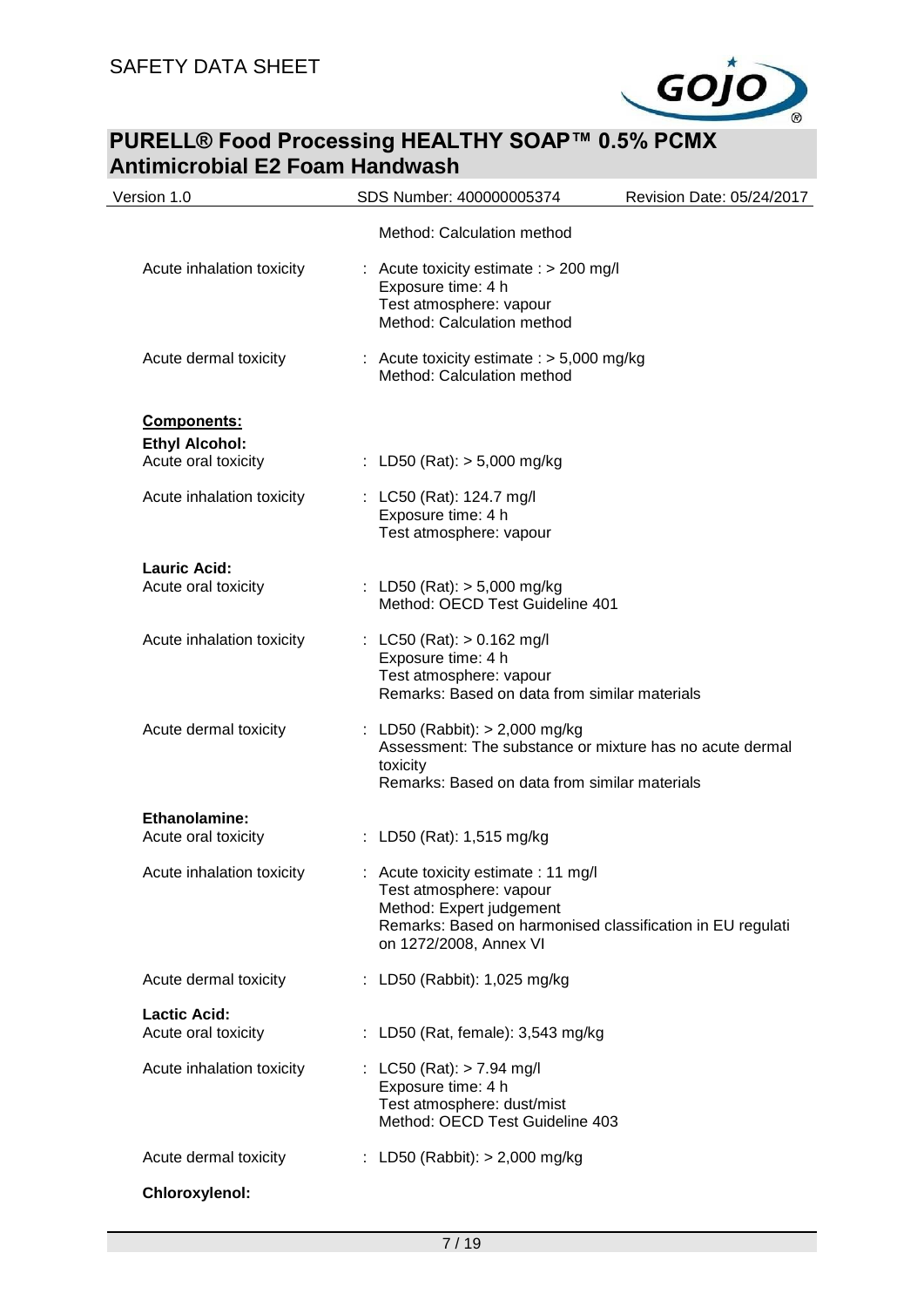

| Version 1.0                                                                                                                                                                                                                         | SDS Number: 400000005374                                                                                                                                  | Revision Date: 05/24/2017 |
|-------------------------------------------------------------------------------------------------------------------------------------------------------------------------------------------------------------------------------------|-----------------------------------------------------------------------------------------------------------------------------------------------------------|---------------------------|
| Acute oral toxicity                                                                                                                                                                                                                 | : Acute toxicity estimate : 500 mg/kg<br>Method: Expert judgement<br>Remarks: Based on harmonised classification in EU regulati<br>on 1272/2008, Annex VI |                           |
| Acute inhalation toxicity                                                                                                                                                                                                           | : LC50 (Rat): $> 6.29$ mg/l<br>Test atmosphere: dust/mist                                                                                                 |                           |
| Acute dermal toxicity                                                                                                                                                                                                               | : LD50 (Rat): $> 2,000$ mg/kg                                                                                                                             |                           |
| <b>Skin corrosion/irritation</b><br>Not classified based on available information.                                                                                                                                                  |                                                                                                                                                           |                           |
| <u>Product:</u>                                                                                                                                                                                                                     |                                                                                                                                                           |                           |
| Assessment: Not irritating when applied to human skin.<br>Result: No skin irritation                                                                                                                                                |                                                                                                                                                           |                           |
| Components:<br><b>Ethyl Alcohol:</b><br>Species: Rabbit<br>Method: OECD Test Guideline 404<br>Result: No skin irritation<br><b>Lauric Acid:</b><br>Species: Rabbit<br>Method: OECD Test Guideline 404<br>Result: No skin irritation |                                                                                                                                                           |                           |
| <b>Ethanolamine:</b><br>Species: Rabbit<br>Result: Corrosive after 3 minutes to 1 hour of exposure                                                                                                                                  |                                                                                                                                                           |                           |
| <b>Lactic Acid:</b><br>Species: Rabbit<br>Result: Skin irritation                                                                                                                                                                   |                                                                                                                                                           |                           |
| Chloroxylenol:<br>Result: Skin irritation                                                                                                                                                                                           | Remarks: Based on harmonised classification in EU regulati on 1272/2008, Annex VI                                                                         |                           |
| Serious eye damage/eye irritation                                                                                                                                                                                                   |                                                                                                                                                           |                           |
| Causes serious eye damage.                                                                                                                                                                                                          |                                                                                                                                                           |                           |
| <b>Components:</b>                                                                                                                                                                                                                  |                                                                                                                                                           |                           |
| <b>Ethyl Alcohol:</b>                                                                                                                                                                                                               |                                                                                                                                                           |                           |
| Species: Rabbit                                                                                                                                                                                                                     |                                                                                                                                                           |                           |
| Result: Irritation to eyes, reversing within 21 days<br>Method: OECD Test Guideline 405                                                                                                                                             |                                                                                                                                                           |                           |

**Lauric Acid:** Species: Rabbit Result: Irreversible effects on the eye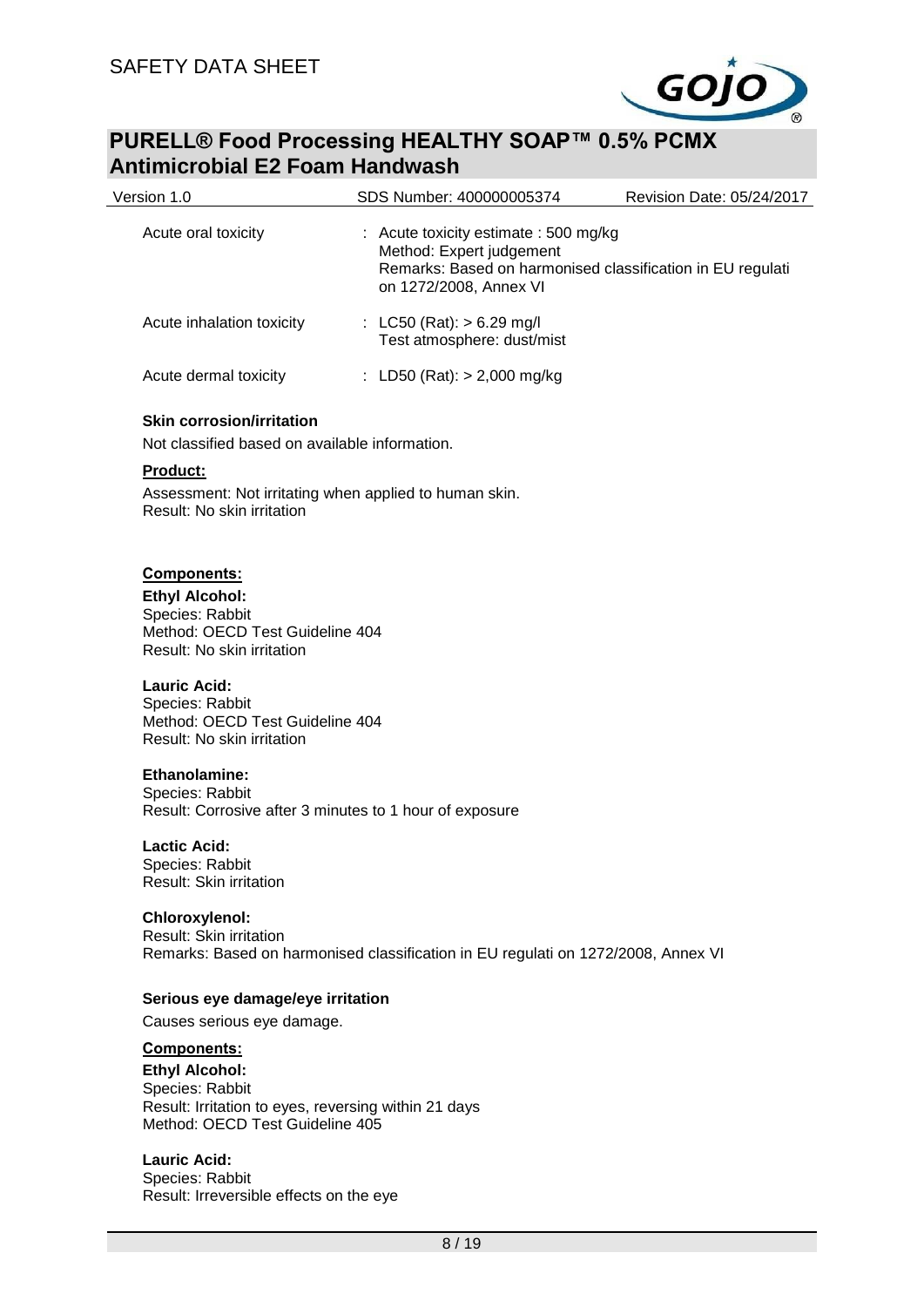

Version 1.0 SDS Number: 400000005374 Revision Date: 05/24/2017

Method: OECD Test Guideline 405

### **Ethanolamine:**

Species: Rabbit Result: Irreversible effects on the eye

#### **Lactic Acid:**

Species: Chicken eye Result: Irreversible effects on the eye

#### **Chloroxylenol:**

Result: Irreversible effects on the eye

#### **Respiratory or skin sensitisation**

Skin sensitisation: Not classified based on available information. Respiratory sensitisation: Not classified based on available information.

### **Product:**

Result: Does not cause skin sensitisation. Remarks: Patch test on human volunteers did not demonstrate sensitisation properties.

### **Components:**

#### **Ethyl Alcohol:**

Test Type: Local lymph node assay (LLNA) Exposure routes: Skin contact Species: Mouse Result: negative

#### **Lauric Acid:**

Test Type: Maximisation Test (GPMT) Exposure routes: Skin contact Species: Guinea pig Result: negative

#### **Ethanolamine:**

Test Type: Maximisation Test (GPMT) Exposure routes: Skin contact Species: Guinea pig Result: negative

#### **Lactic Acid:**

Test Type: Buehler Test Exposure routes: Skin contact Species: Guinea pig Result: negative

#### **Chloroxylenol:**

Assessment: Probability or evidence of skin sensitisation in humans Remarks: Based on harmonised classification in EU regulati on 1272/2008, Annex VI

### **Germ cell mutagenicity**

Not classified based on available information.

### **Components:**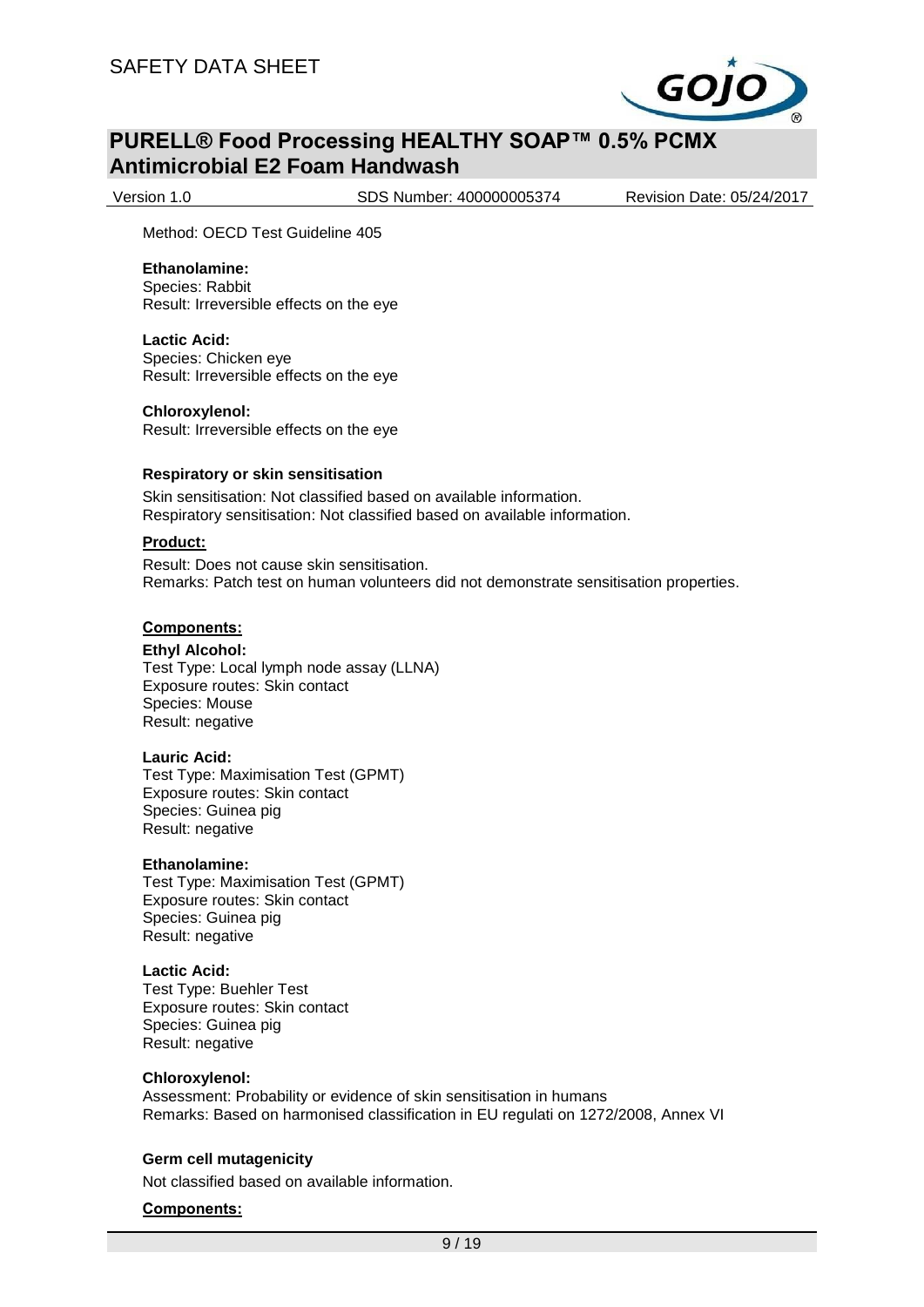

| Version 1.0                                    | SDS Number: 400000005374                                                                                                                                                                          | Revision Date: 05/24/2017 |
|------------------------------------------------|---------------------------------------------------------------------------------------------------------------------------------------------------------------------------------------------------|---------------------------|
| <b>Ethyl Alcohol:</b><br>Genotoxicity in vitro | : Test Type: In vitro mammalian cell gene mutation test<br>Result: negative                                                                                                                       |                           |
| Genotoxicity in vivo                           | : Test Type: Rodent dominant lethal test (germ cell) (in vivo)<br><b>Test species: Mouse</b><br>Application Route: Ingestion<br>Result: negative                                                  |                           |
| <b>Lauric Acid:</b><br>Genotoxicity in vitro   | : Test Type: In vitro mammalian cell gene mutation test<br>Method: OECD Test Guideline 476<br>Result: negative<br>Remarks: Based on data from similar materials                                   |                           |
| <b>Ethanolamine:</b><br>Genotoxicity in vitro  | : Test Type: In vitro mammalian cell gene mutation test<br>Method: OECD Test Guideline 476<br>Result: negative                                                                                    |                           |
| Genotoxicity in vivo                           | : Test Type: Mammalian erythrocyte micronucleus test (in vivo<br>cytogenetic assay)<br>Test species: Mouse<br>Application Route: Ingestion<br>Method: OECD Test Guideline 474<br>Result: negative |                           |
| <b>Lactic Acid:</b><br>Genotoxicity in vitro   | : Test Type: Chromosome aberration test in vitro<br>Metabolic activation: with and without metabolic activation<br>Result: negative<br>Remarks: Based on data from similar materials              |                           |
|                                                | : Test Type: Bacterial reverse mutation assay (AMES)<br>Metabolic activation: with and without metabolic activation<br>Result: negative                                                           |                           |
| Chloroxylenol:<br>Genotoxicity in vitro        | : Test Type: Bacterial reverse mutation assay (AMES)<br>Result: negative                                                                                                                          |                           |

### **Carcinogenicity**

Not classified based on available information.

#### **Components:**

**Lactic Acid:** Species: Rat Application Route: Ingestion Exposure time: 2 Years Result: negative Remarks: Based on data from similar materials

**IARC** No component of this product present at levels greater than or equal to 0.1% is identified as probable, possible or confirmed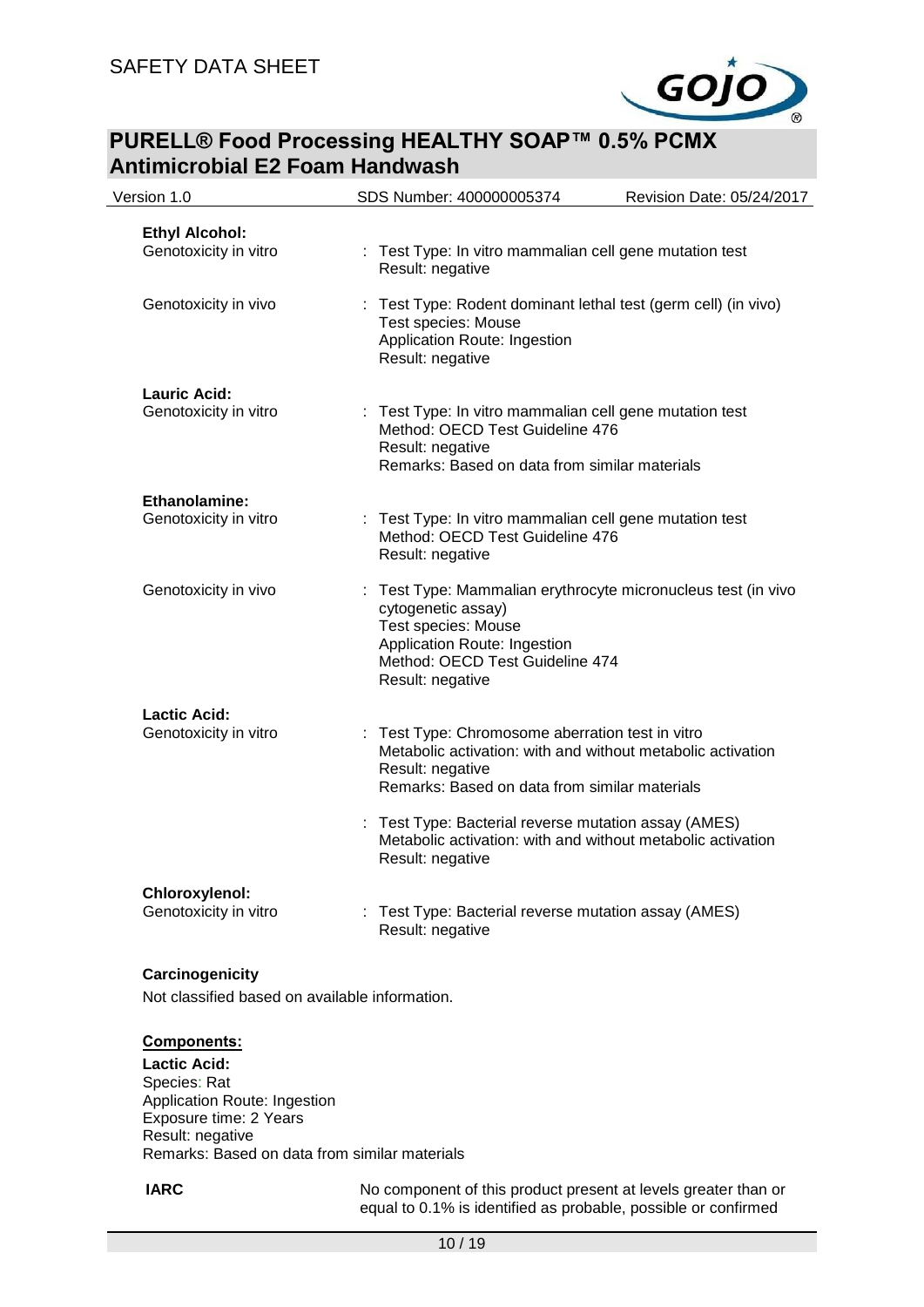

| Version 1.0                                                                    | SDS Number: 400000005374                                                                                                                                                                                 | Revision Date: 05/24/2017                                                                                                          |
|--------------------------------------------------------------------------------|----------------------------------------------------------------------------------------------------------------------------------------------------------------------------------------------------------|------------------------------------------------------------------------------------------------------------------------------------|
|                                                                                | human carcinogen by IARC.                                                                                                                                                                                |                                                                                                                                    |
| <b>OSHA</b>                                                                    | equal to 0.1% is identified as a carcinogen or potential<br>carcinogen by OSHA.                                                                                                                          | No component of this product present at levels greater than or                                                                     |
| <b>NTP</b>                                                                     | by NTP.                                                                                                                                                                                                  | No component of this product present at levels greater than or<br>equal to 0.1% is identified as a known or anticipated carcinogen |
| <b>Reproductive toxicity</b><br>Not classified based on available information. |                                                                                                                                                                                                          |                                                                                                                                    |
| Components:<br><b>Ethyl Alcohol:</b>                                           |                                                                                                                                                                                                          |                                                                                                                                    |
| Effects on fertility                                                           | : Test Type: Two-generation reproduction toxicity study<br>Species: Mouse<br>Application Route: Ingestion<br>Method: OECD Test Guideline 416<br>Result: negative                                         |                                                                                                                                    |
| <b>Lauric Acid:</b><br>Effects on fertility                                    |                                                                                                                                                                                                          | Test Type: Combined repeated dose toxicity study with the re                                                                       |
|                                                                                | production/developmental toxicity screening test<br>Species: Rat<br>Application Route: Ingestion<br>Method: OECD Test Guideline 422<br>Result: negative<br>Remarks: Based on data from similar materials |                                                                                                                                    |
| Effects on foetal<br>development                                               | production/developmental toxicity screening test<br>Species: Rat<br>Application Route: Ingestion<br>Method: OECD Test Guideline 422                                                                      | : Test Type: Combined repeated dose toxicity study with the re                                                                     |
|                                                                                | Result: negative<br>Remarks: Based on data from similar materials                                                                                                                                        |                                                                                                                                    |
| Ethanolamine:                                                                  |                                                                                                                                                                                                          |                                                                                                                                    |
| Effects on fertility                                                           | Test Type: Two-generation reproduction toxicity study<br>Species: Rat<br>Application Route: Ingestion<br>Result: negative                                                                                |                                                                                                                                    |
| Effects on foetal<br>development                                               | Test Type: Embryo-foetal development<br>Species: Rat<br>Application Route: Ingestion<br>Method: OECD Test Guideline 414<br>Result: negative                                                              |                                                                                                                                    |

### **STOT - single exposure**

Not classified based on available information.

### **Components:**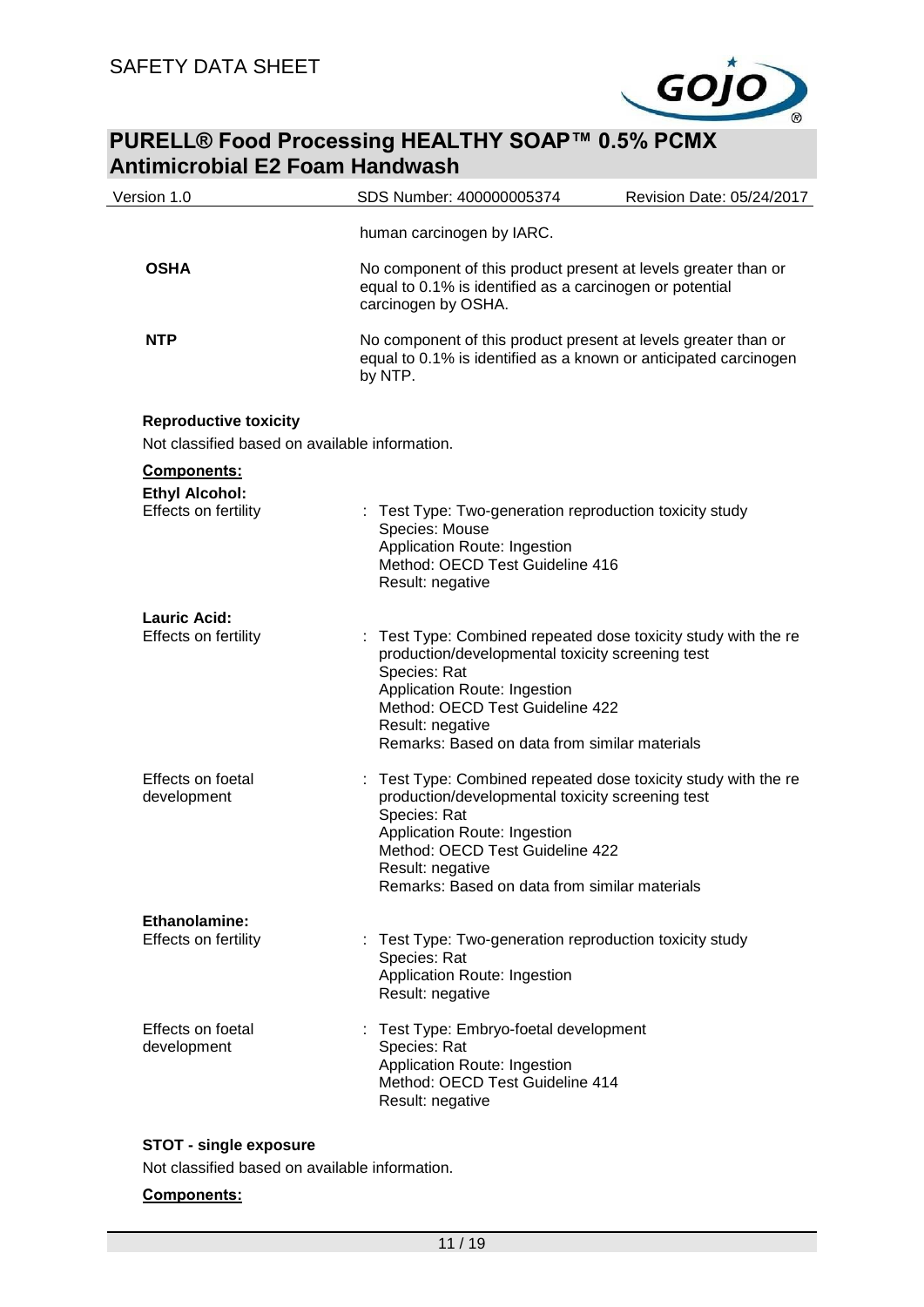

Version 1.0 SDS Number: 400000005374 Revision Date: 05/24/2017

#### **Ethanolamine:**

Assessment: May cause respiratory irritation.

#### **Lactic Acid:**

Assessment: May cause respiratory irritation.

### **STOT - repeated exposure**

Not classified based on available information.

#### **Components:**

#### **Ethanolamine:**

Exposure routes: inhalation (dust/mist/fume) Assessment: No significant health effects observed in animals at concentrations of 0.2 mg/l/6h/d or less.

#### **Repeated dose toxicity**

### **Components:**

**Ethyl Alcohol:** Species: Rat NOAEL: 2,400 mg/kg Application Route: Ingestion Exposure time: 2 y

### **Lauric Acid:**

Species: Rat NOAEL: 10,000 mg/kg Application Route: Ingestion Exposure time: 18 w

### **Ethanolamine:**

Species: Rat NOAEL: 150 mg/m3 Application Route: inhalation (dust/mist/fume) Exposure time: 28 d

### **Lactic Acid:**

Species: Rat NOAEL: >= 886 mg/kg Application Route: Skin contact Exposure time: 13 w

### **Chloroxylenol:**

Species: Rabbit LOAEL: 180 mg/kg Application Route: Skin contact Exposure time: 90 d

### **Aspiration toxicity**

Not classified based on available information.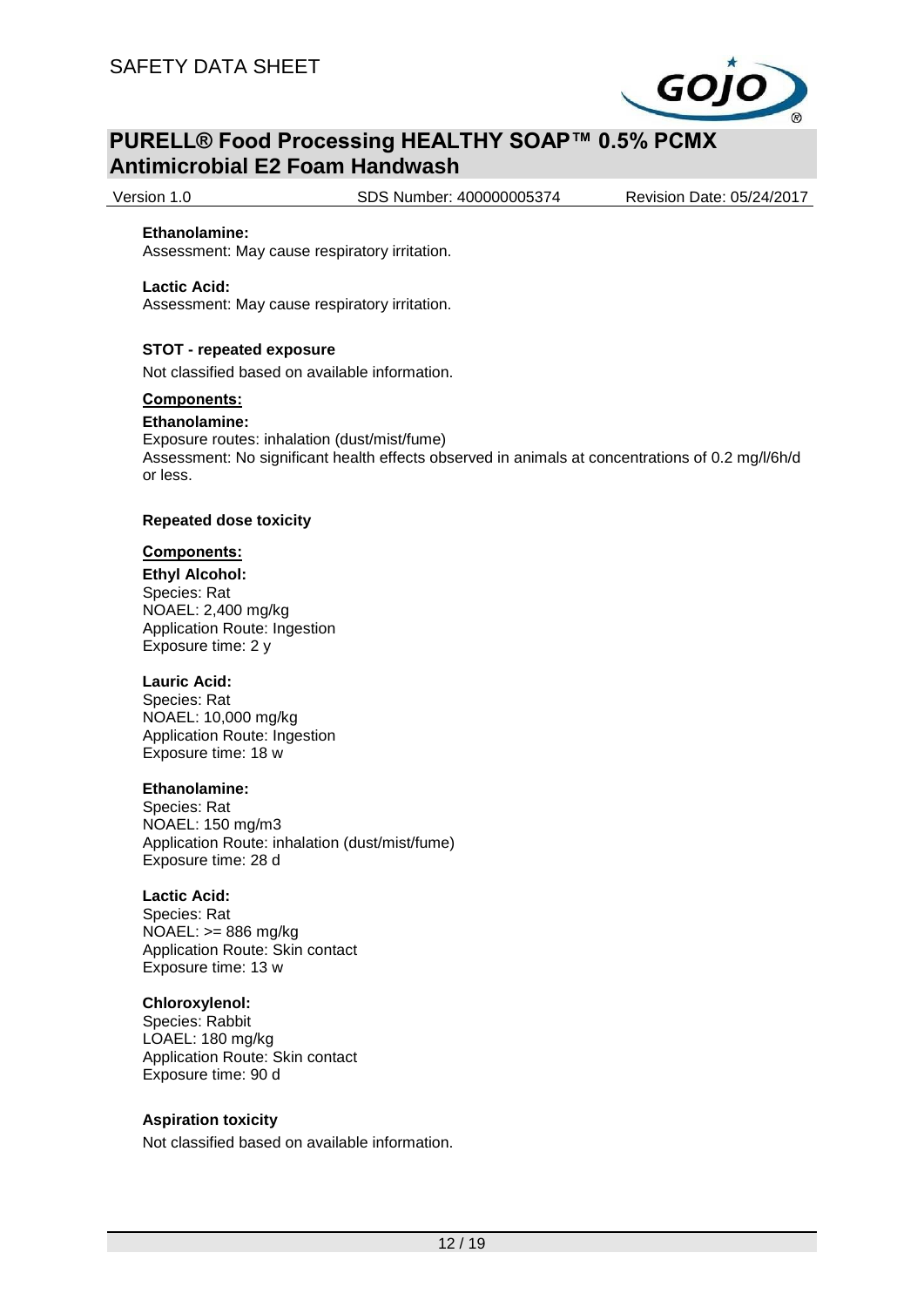

Version 1.0 SDS Number: 400000005374 Revision Date: 05/24/2017

### **SECTION 12. ECOLOGICAL INFORMATION**

**Ecotoxicity**

| <b>Components:</b> |  |
|--------------------|--|
|                    |  |

| <b>Ethyl Alcohol:</b><br>Toxicity to fish                                    | : LC50 (Pimephales promelas (fathead minnow)): > 1,000 mg/l<br>Exposure time: 96 h                                                                                        |
|------------------------------------------------------------------------------|---------------------------------------------------------------------------------------------------------------------------------------------------------------------------|
| Toxicity to daphnia and other<br>aquatic invertebrates                       | : EC50 (Daphnia magna (Water flea)): > 1,000 mg/l<br>Exposure time: 48 h                                                                                                  |
| Toxicity to algae                                                            | : EC50 (Chlorella vulgaris (Fresh water algae)): 275 mg/l<br>Exposure time: 72 h<br>Method: OECD Test Guideline 201                                                       |
| Toxicity to daphnia and other<br>aquatic invertebrates<br>(Chronic toxicity) | : NOEC (Daphnia magna (Water flea)): 9.6 mg/l<br>Exposure time: 9 d                                                                                                       |
| Toxicity to bacteria                                                         | : EC50 (Photobacterium phosphoreum): 32.1 mg/l<br>Exposure time: 0.25 h                                                                                                   |
| <b>Lauric Acid:</b><br>Toxicity to fish                                      | : LC50 (Oryzias latipes (Japanese medaka)): 5 mg/l<br>Exposure time: 96 h<br>Method: OECD Test Guideline 203                                                              |
| Toxicity to daphnia and other<br>aquatic invertebrates                       | : EC50 (Daphnia magna (Water flea)): 3.6 mg/l<br>Exposure time: 48 h<br>Method: OECD Test Guideline 202                                                                   |
| Toxicity to algae                                                            | : EC50 (Selenastrum capricornutum (green algae)): > 7.6 mg/l<br>Exposure time: 72 h<br>Method: OECD Test Guideline 201<br>Remarks: No toxicity at the limit of solubility |
|                                                                              | NOEC (Selenastrum capricornutum (green algae)): > 7.6 mg/l<br>Exposure time: 72 h<br>Method: OECD Test Guideline 201<br>Remarks: No toxicity at the limit of solubility   |
| Toxicity to fish (Chronic<br>toxicity)                                       | : NOEC (Danio rerio (zebra fish)): 2 mg/l<br>Exposure time: 28 d<br>Remarks: Based on data from similar materials                                                         |
| Toxicity to daphnia and other<br>aquatic invertebrates<br>(Chronic toxicity) | : NOEC (Daphnia magna (Water flea)): 0.47 mg/l<br>Exposure time: 21 d<br>Method: OECD Test Guideline 211                                                                  |
| Toxicity to bacteria                                                         | $\therefore$ EC10 (Pseudomonas putida): $> 1,000$ mg/l<br>Exposure time: 30 min<br>Method: OECD Test Guideline 209                                                        |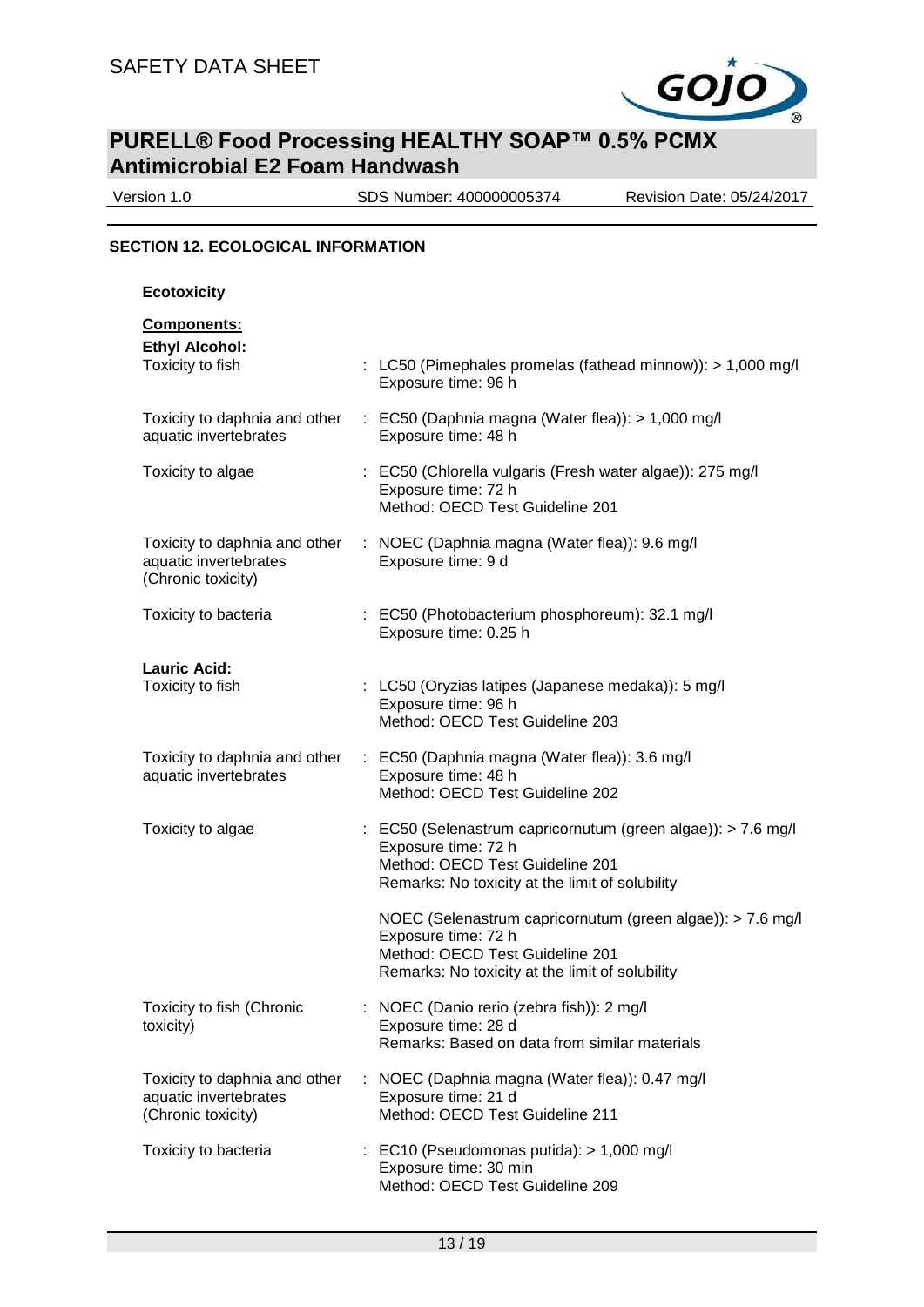

| Version 1.0                                                                  | SDS Number: 400000005374                                                      | Revision Date: 05/24/2017                                       |
|------------------------------------------------------------------------------|-------------------------------------------------------------------------------|-----------------------------------------------------------------|
| Ethanolamine:<br>Toxicity to fish                                            | : LC50 (Cyprinus carpio (Carp)): 349 mg/l<br>Exposure time: 96 h              |                                                                 |
| Toxicity to daphnia and other<br>aquatic invertebrates                       | Exposure time: 48 h                                                           | : EC50 (Daphnia magna (Water flea)): 65 mg/l                    |
| Toxicity to algae                                                            | Exposure time: 72 h                                                           | : ErC50 (Selenastrum capricornutum (green algae)): 2.8 mg/l     |
|                                                                              | mg/l<br>Exposure time: 72 h                                                   | NOEC (Scenedesmus capricornutum (fresh water algae)): 1         |
| Toxicity to fish (Chronic<br>toxicity)                                       | Exposure time: 41 d                                                           | : NOEC (Oryzias latipes (Orange-red killifish)): 1.24 mg/l      |
| Toxicity to daphnia and other<br>aquatic invertebrates<br>(Chronic toxicity) | Exposure time: 21 d                                                           | : NOEC (Daphnia magna (Water flea)): 0.85 mg/l                  |
| Toxicity to bacteria                                                         | : EC50 (Pseudomonas putida): 110 mg/l<br>Exposure time: 17 h                  |                                                                 |
| <b>Lactic Acid:</b><br>Toxicity to fish                                      | Exposure time: 96 h                                                           | : LC50 (Oncorhynchus mykiss (rainbow trout)): 130 mg/l          |
| Toxicity to daphnia and other<br>aquatic invertebrates                       | Exposure time: 48 h<br>Method: OECD Test Guideline 202                        | : EC50 (Daphnia magna (Water flea)): 250 mg/l                   |
| Toxicity to algae                                                            | Exposure time: 72 h<br>Method: OECD Test Guideline 201                        | : EC50 (Selenastrum capricornutum (fresh water algae)): 3.5 g/l |
|                                                                              | g/l<br>Exposure time: 72 h<br>Method: OECD Test Guideline 201                 | NOEC (Selenastrum capricornutum (fresh water algae)): 1.9       |
| Toxicity to bacteria                                                         | : EC50: $> 100$ mg/l<br>Exposure time: 3 h<br>Method: OECD Test Guideline 209 |                                                                 |
| Chloroxylenol:<br>Toxicity to fish                                           | Exposure time: 96 h                                                           | : LC50 (Oncorhynchus mykiss (rainbow trout)): 0.76 mg/l         |
| Toxicity to daphnia and other<br>aquatic invertebrates                       | Exposure time: 48 h                                                           | : EC50 (Daphnia magna (Water flea)): 7.7 mg/l                   |
| M-Factor (Acute aquatic<br>toxicity)                                         | $\therefore$ 1                                                                |                                                                 |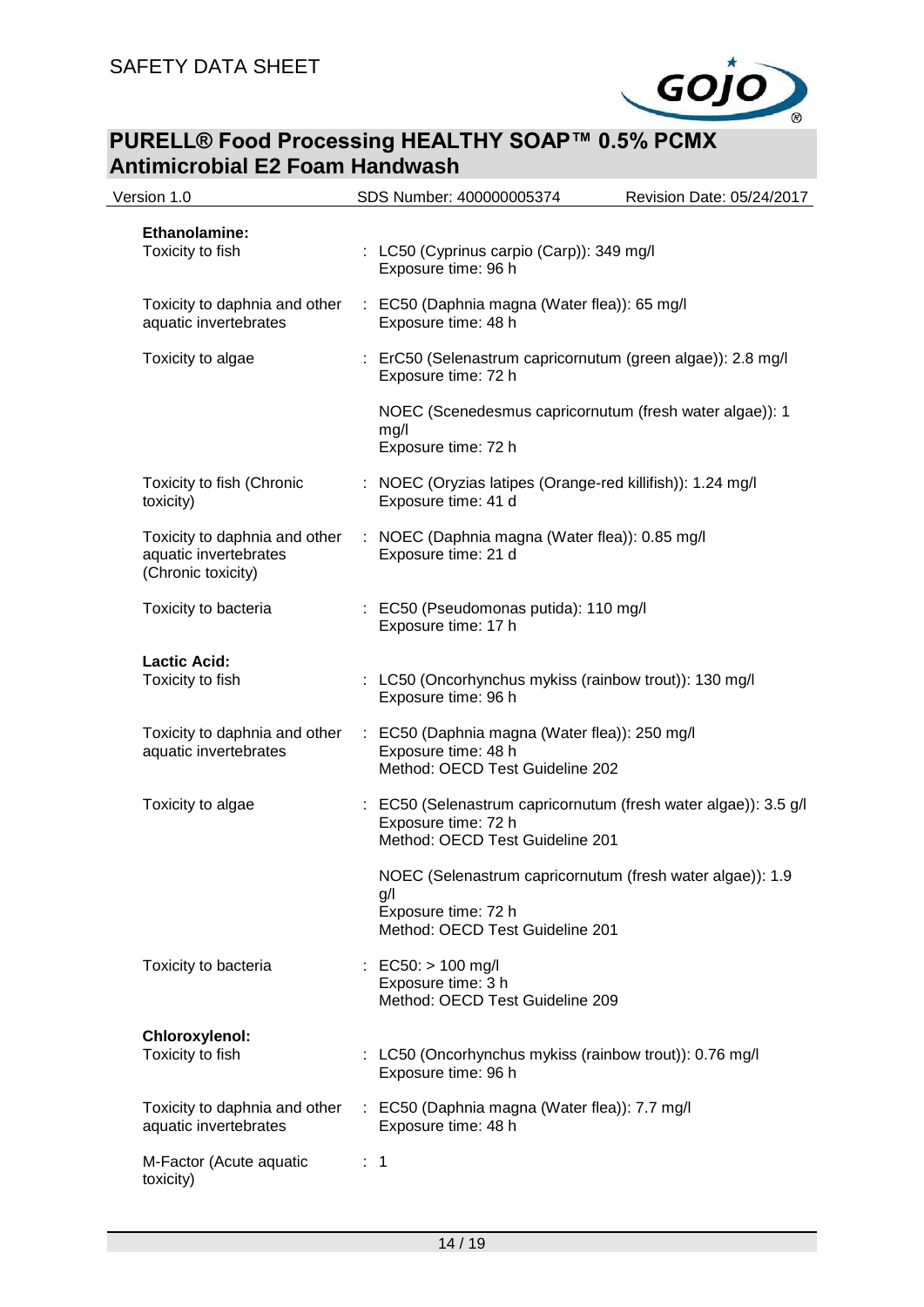

| Version 1.0                                                                        | SDS Number: 400000005374                                                                                            | Revision Date: 05/24/2017 |
|------------------------------------------------------------------------------------|---------------------------------------------------------------------------------------------------------------------|---------------------------|
| <b>Persistence and degradability</b>                                               |                                                                                                                     |                           |
| Components:<br><b>Ethyl Alcohol:</b><br>Biodegradability                           | : Result: Readily biodegradable.<br>Biodegradation: 84 %<br>Exposure time: 20 d                                     |                           |
| <b>Lauric Acid:</b><br>Biodegradability                                            | : Result: Readily biodegradable.<br>Biodegradation: 86 %<br>Exposure time: 30 d<br>Method: OECD Test Guideline 301D |                           |
| Ethanolamine:<br>Biodegradability                                                  | : Result: Readily biodegradable.<br>Biodegradation: > 90 %<br>Exposure time: 21 d                                   |                           |
| <b>Lactic Acid:</b><br>Biodegradability                                            | Result: Not readily biodegradable.<br>Biodegradation: 67 %<br>Exposure time: 20 d                                   |                           |
| <b>Bioaccumulative potential</b>                                                   |                                                                                                                     |                           |
| Components:<br><b>Ethyl Alcohol:</b><br>Partition coefficient: n-<br>octanol/water | : log Pow: -0.35                                                                                                    |                           |
| <b>Lauric Acid:</b><br><b>Bioaccumulation</b>                                      | Species: Fish<br>Bioconcentration factor (BCF): 234 - 288<br>Remarks: Based on data from similar materials          |                           |
| Partition coefficient: n-<br>octanol/water                                         | : Pow: 4.6                                                                                                          |                           |
| Ethanolamine:<br>Partition coefficient: n-<br>octanol/water                        | : log Pow: -1.91                                                                                                    |                           |
| <b>Lactic Acid:</b><br>Partition coefficient: n-<br>octanol/water                  | : log Pow: -0.6                                                                                                     |                           |
| Chloroxylenol:<br>Partition coefficient: n-<br>octanol/water                       | : log Pow: 3.27                                                                                                     |                           |
| <b>Mobility in soil</b><br>No data available                                       |                                                                                                                     |                           |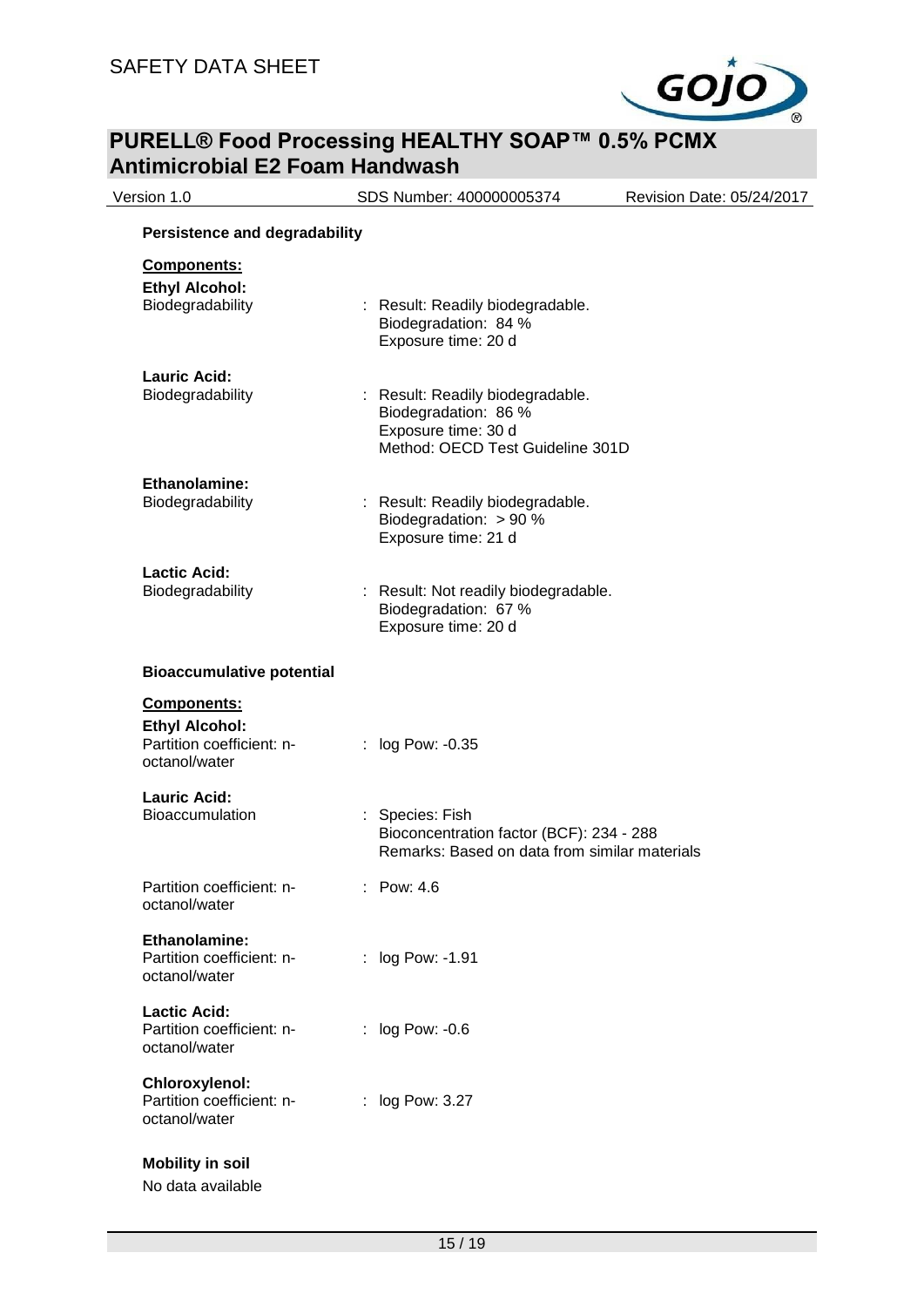

| Version 1.0                                | SDS Number: 400000005374                                                                                                                                                    | Revision Date: 05/24/2017 |
|--------------------------------------------|-----------------------------------------------------------------------------------------------------------------------------------------------------------------------------|---------------------------|
| Other adverse effects<br>No data available |                                                                                                                                                                             |                           |
| <b>Product:</b>                            |                                                                                                                                                                             |                           |
| Regulation                                 | 40 CFR Protection of Environment; Part 82 Protection of<br>Stratospheric Ozone - CAA Section 602 Class I Substances                                                         |                           |
| Remarks                                    | This product neither contains, nor was manufactured with a<br>Class I or Class II ODS as defined by the U.S. Clean Air Act<br>Section 602 (40 CFR 82, Subpt. A, App.A + B). |                           |

### **SECTION 13. DISPOSAL CONSIDERATIONS**

| <b>Disposal methods</b> |                                                                                                                                      |
|-------------------------|--------------------------------------------------------------------------------------------------------------------------------------|
| Waste from residues     | : Dispose of in accordance with local regulations.                                                                                   |
| Contaminated packaging  | : Dispose of as unused product.<br>Empty containers should be taken to an approved waste<br>handling site for recycling or disposal. |

### **SECTION 14. TRANSPORT INFORMATION**

| <b>International Regulation</b> |  |
|---------------------------------|--|
|---------------------------------|--|

| <b>IATA-DGR</b>                             |   |                                         |
|---------------------------------------------|---|-----------------------------------------|
| UN/ID No.                                   |   | UN 1993                                 |
| Proper shipping name                        |   | Flammable liquid, n.o.s.<br>(Ethanol)   |
| Class                                       |   | 3                                       |
| Packing group                               |   | Ш                                       |
| Packing instruction (cargo<br>aircraft)     |   | 366                                     |
| Packing instruction<br>(passenger aircraft) |   | 355                                     |
| <b>IMDG-Code</b>                            |   |                                         |
| UN number                                   |   | : UN 1993                               |
| Proper shipping name                        |   | : FLAMMABLE LIQUID, N.O.S.<br>(Ethanol) |
| Class                                       |   | 3                                       |
| Packing group                               |   | : III                                   |
| Labels                                      |   | $\therefore$ 3                          |
| EmS Code                                    |   | : F-E, <u>S-E</u>                       |
| Marine pollutant                            |   | no                                      |
| <b>National Regulations</b>                 |   |                                         |
| <b>49 CFR</b>                               |   |                                         |
| UN/ID/NA number                             | ٠ | NA 1993                                 |
| Proper shipping name                        |   | Combustible Liquid, n.o.s.<br>(Ethanol) |
| Class                                       |   | CBL                                     |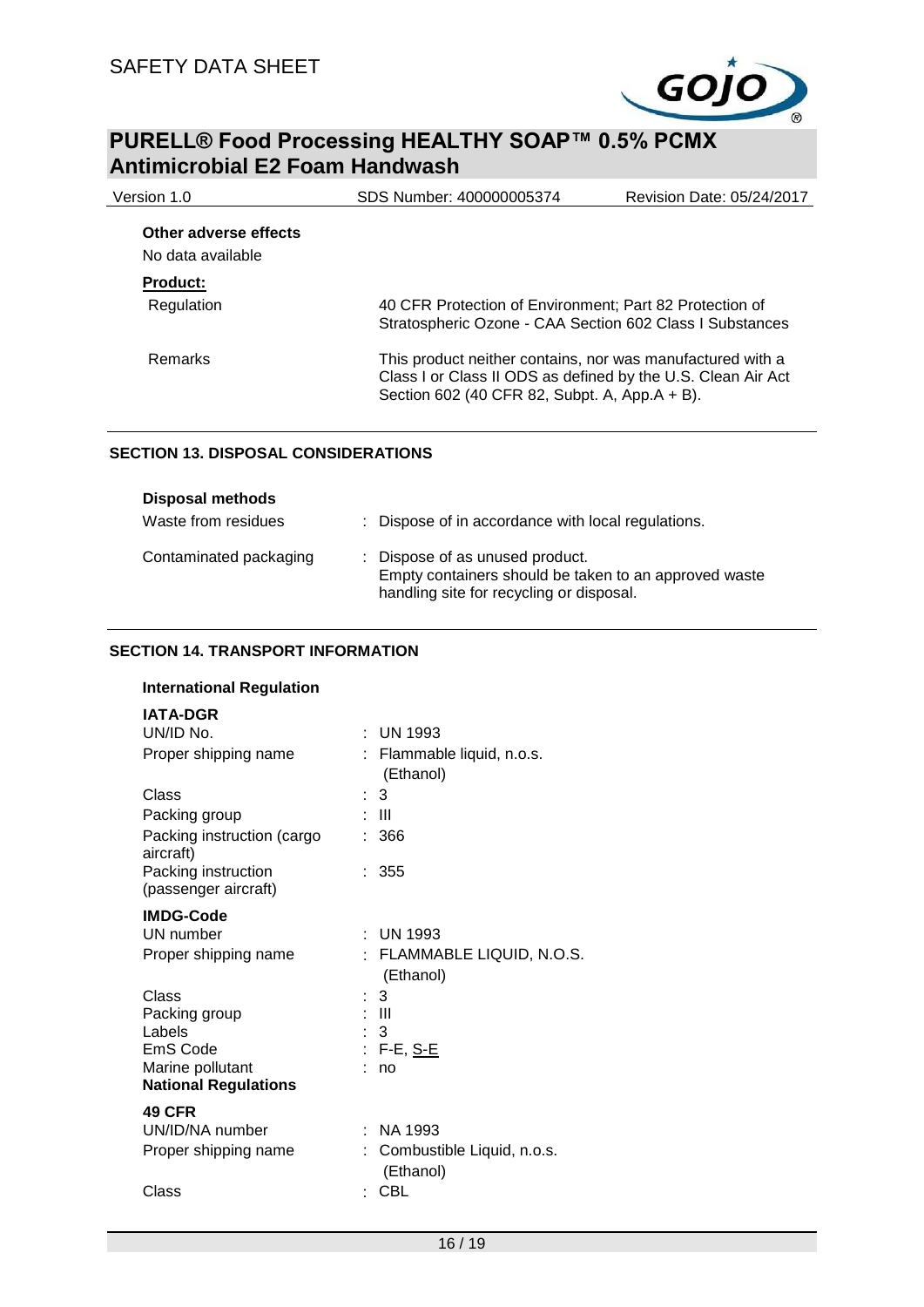

| Version 1.0                                                     | SDS Number: 400000005374                                                                                                                                                                | Revision Date: 05/24/2017 |
|-----------------------------------------------------------------|-----------------------------------------------------------------------------------------------------------------------------------------------------------------------------------------|---------------------------|
| Packing group<br><b>ERG Code</b><br>Marine pollutant<br>Remarks | : III<br>: 128<br>: no<br>: Above applies only to containers over 119 gallons or 450<br>liters. Not regulated if shipped in packages less than or equal<br>to 119 gallons (450 liters). |                           |
|                                                                 |                                                                                                                                                                                         |                           |

### **SECTION 15. REGULATORY INFORMATION**

### **EPCRA - Emergency Planning and Community Right-to-Know Act**

### **CERCLA Reportable Quantity**

This material does not contain any components with a CERCLA RQ.

#### **SARA 304 Extremely Hazardous Substances Reportable Quantity**

This material does not contain any components with a section 304 EHS RQ.

| SARA 311/312 Hazards | : Fire Hazard<br>Acute Health Hazard                                                                                                                                                      |
|----------------------|-------------------------------------------------------------------------------------------------------------------------------------------------------------------------------------------|
| <b>SARA 302</b>      | : No chemicals in this material are subject to the reporting<br>requirements of SARA Title III, Section 302.                                                                              |
| <b>SARA 313</b>      | : This material does not contain any chemical components with<br>known CAS numbers that exceed the threshold (De Minimis)<br>reporting levels established by SARA Title III, Section 313. |

### **Clean Air Act**

This product does not contain any hazardous air pollutants (HAP), as defined by the U.S. Clean Air Act Section 12 (40 CFR 61).

This product does not contain any chemicals listed under the U.S. Clean Air Act Section 112(r) for Accidental Release Prevention (40 CFR 68.130, Subpart F).

The following chemical(s) are listed under the U.S. Clean Air Act Section 111 SOCMI Intermediate or Final VOC's (40 CFR 60.489):

| Ethyl Alcohol      | 64-17-5                                                                                                                              | 8.81%     |
|--------------------|--------------------------------------------------------------------------------------------------------------------------------------|-----------|
| Ethanolamine       | 141-43-5                                                                                                                             | $3.833\%$ |
| Dipropylene Glycol | 25265-71-8                                                                                                                           | 3 %       |
|                    | $\mathbf{u}$ , $\mathbf{u}$ , $\mathbf{u}$ , $\mathbf{u}$ , $\mathbf{u}$ , $\mathbf{u}$ , $\mathbf{u}$ , $\mathbf{u}$ , $\mathbf{u}$ |           |

This product does not contain any VOC exemptions listed under the U.S. Clean Air Act Section 450.

### **Clean Water Act**

This product does not contain any toxic pollutants listed under the U.S. Clean Water Act Section 307

#### **US State Regulations**

| <b>Massachusetts Right To Know</b> |             |  |  |  |
|------------------------------------|-------------|--|--|--|
| 64-17-5                            | $5 - 10%$   |  |  |  |
| 141-43-5                           | $1 - 5\%$   |  |  |  |
| 7681-57-4                          | $0 - 0.1 %$ |  |  |  |
| Pennsylvania Right To Know         |             |  |  |  |
| 7732-18-5                          | $70 - 90 %$ |  |  |  |
|                                    |             |  |  |  |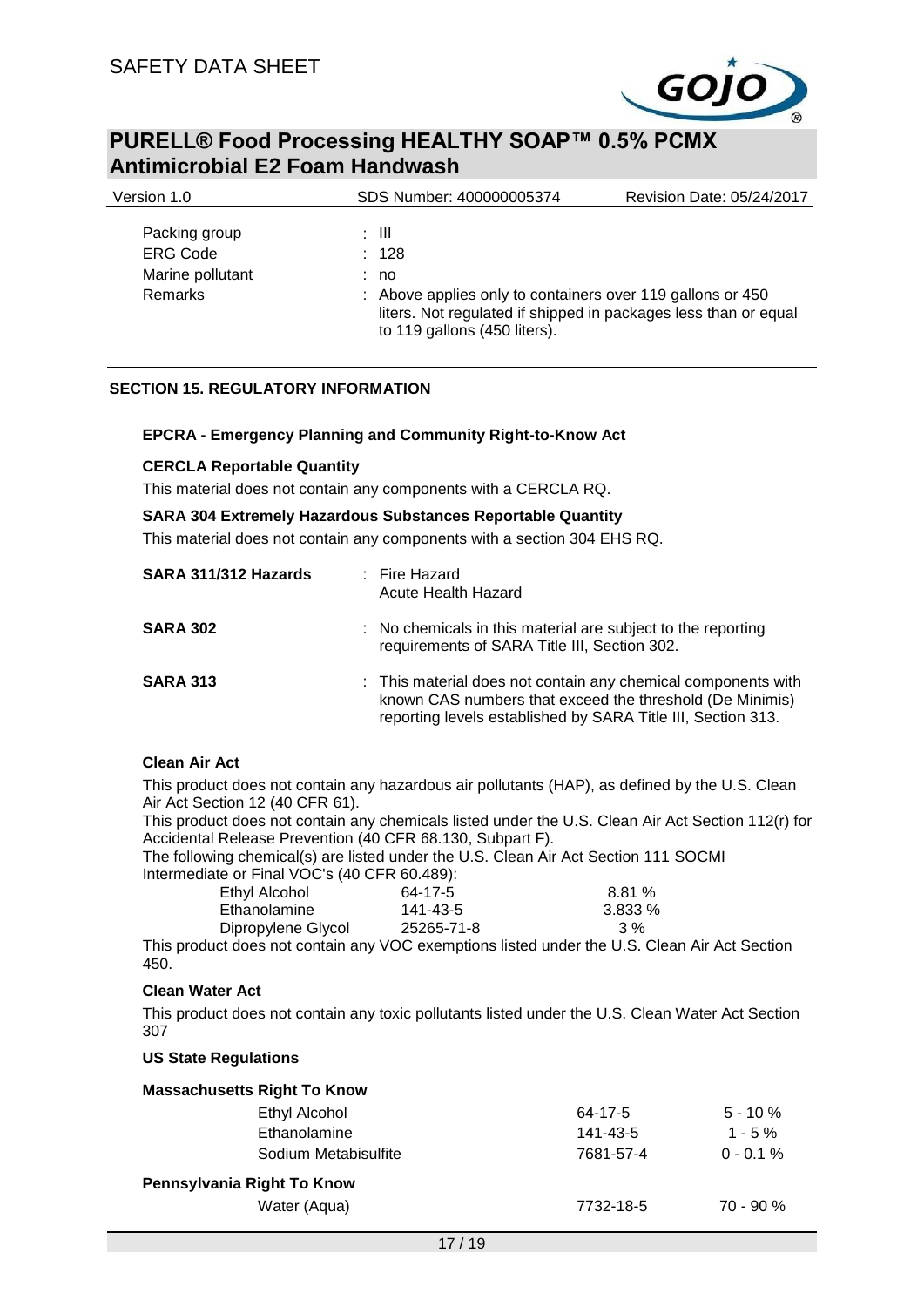

| Version 1.0                     |                          | SDS Number: 400000005374                                                                                                                                                             |            | Revision Date: 05/24/2017 |
|---------------------------------|--------------------------|--------------------------------------------------------------------------------------------------------------------------------------------------------------------------------------|------------|---------------------------|
|                                 | Ethyl Alcohol            |                                                                                                                                                                                      | 64-17-5    | $5 - 10%$                 |
|                                 | Lauric Acid              |                                                                                                                                                                                      | 143-07-7   | $5 - 10%$                 |
|                                 | Ethanolamine             |                                                                                                                                                                                      | 141-43-5   | $1 - 5%$                  |
|                                 | Dipropylene Glycol       |                                                                                                                                                                                      | 25265-71-8 | $1 - 5%$                  |
|                                 | <b>Isopropyl Alcohol</b> |                                                                                                                                                                                      | 67-63-0    | $0.1 - 1%$                |
|                                 | Sodium Metabisulfite     |                                                                                                                                                                                      | 7681-57-4  | $0 - 0.1 %$               |
| <b>New Jersey Right To Know</b> |                          |                                                                                                                                                                                      |            |                           |
|                                 | Water (Aqua)             |                                                                                                                                                                                      | 7732-18-5  | 70 - 90 %                 |
|                                 | <b>Ethyl Alcohol</b>     |                                                                                                                                                                                      | 64-17-5    | $5 - 10%$                 |
|                                 | Lauric Acid              |                                                                                                                                                                                      | 143-07-7   | $5 - 10%$                 |
|                                 | Ethanolamine             |                                                                                                                                                                                      | 141-43-5   | $1 - 5%$                  |
|                                 | Dipropylene Glycol       |                                                                                                                                                                                      | 25265-71-8 | $1 - 5%$                  |
| <b>TSCA</b>                     |                          | of California to cause cancer, birth defects, or any other<br>reproductive harm.<br>The components of this product are reported in the following inventories:<br>: On TSCA Inventory |            |                           |
| <b>AICS</b>                     |                          |                                                                                                                                                                                      |            |                           |
|                                 |                          | : On the inventory, or in compliance with the inventory                                                                                                                              |            |                           |
| <b>DSL</b>                      |                          | All components of this product are on the Canadian DSL.                                                                                                                              |            |                           |
| <b>ENCS</b>                     |                          | : On the inventory, or in compliance with the inventory                                                                                                                              |            |                           |
| <b>ISHL</b>                     |                          | On the inventory, or in compliance with the inventory                                                                                                                                |            |                           |
| <b>KECI</b>                     |                          | On the inventory, or in compliance with the inventory                                                                                                                                |            |                           |
| <b>PICCS</b>                    |                          | On the inventory, or in compliance with the inventory                                                                                                                                |            |                           |
| <b>IECSC</b>                    |                          | : On the inventory, or in compliance with the inventory                                                                                                                              |            |                           |
|                                 |                          |                                                                                                                                                                                      |            |                           |
| <b>NZIoC</b>                    |                          | On the inventory, or in compliance with the inventory                                                                                                                                |            |                           |
|                                 |                          |                                                                                                                                                                                      |            |                           |

### **Inventories**

AICS (Australia), DSL (Canada), IECSC (China), REACH (European Union), ENCS (Japan), ISHL (Japan), KECI (Korea), NZIoC (New Zealand), PICCS (Philippines), TCSI (Taiwan), TSCA (USA)